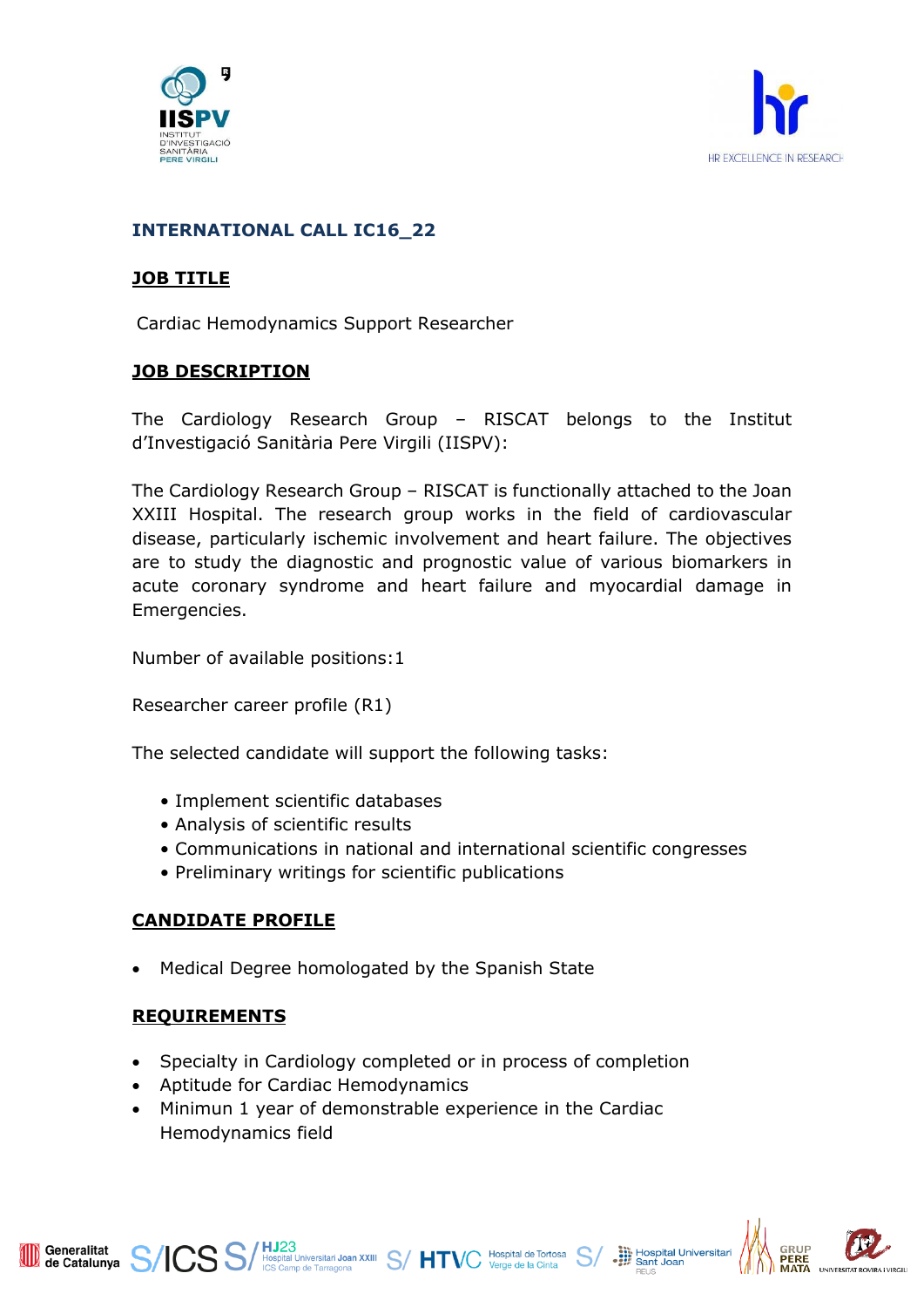



## **IT WILL BE VALUED**

- Motivation, creativity, initiative and proactive attitude.
- Ability to learn, flexibility and adaptability.
- Teamworking, ability to work independently, to organize, kindness, dynamism, versatility, rigour, responsability and confidentiality

# **LABOUR CONDITIONS**

- Full-time position (40h/week)
- Workplace: Hospital Joan XXIII de Tarragona
- Contract: Indefinite of scientific-technical activities
- Gross annual salary: 14.792,26  $\epsilon$
- Starting date: June 2022

# **SELECTION PROCEDURE**

Generalitat<br>de Catalunya

- Selection of CV's. Suitable and unsuitable CV's will be identified according to the requirements. Applicants who do not meet the requirements indicated in the candidate profile and requirements will not pass to the next phase.
- **Evaluation of the CV.** Evaluation of the CVs up to a maximum score of 40 points.
- Cover Letter. Attach to the resume a cover letter with a maximum length of 2500 characters with spaces. With a maximum score of 20 points.

To access the interview phase it is necessary to have obtained a minimum score of 40 points in the sum of scores of the evaluation of the curriculum and cover letter

Personal interview. With a maximum score of 40 points.

S/HJ23<br>S/Hospital Universitari Joan XXIII S/HTVC Hospital de Tortosa S<br>ICS Camp de Tarragona

| Items                                  | 40 |
|----------------------------------------|----|
| Attitude                               | 10 |
| Fit in the work place                  | 10 |
| Experience, developed functions/skills | 10 |
| Teamwork                               |    |



Hospital Universitar<br>
Sant Joan